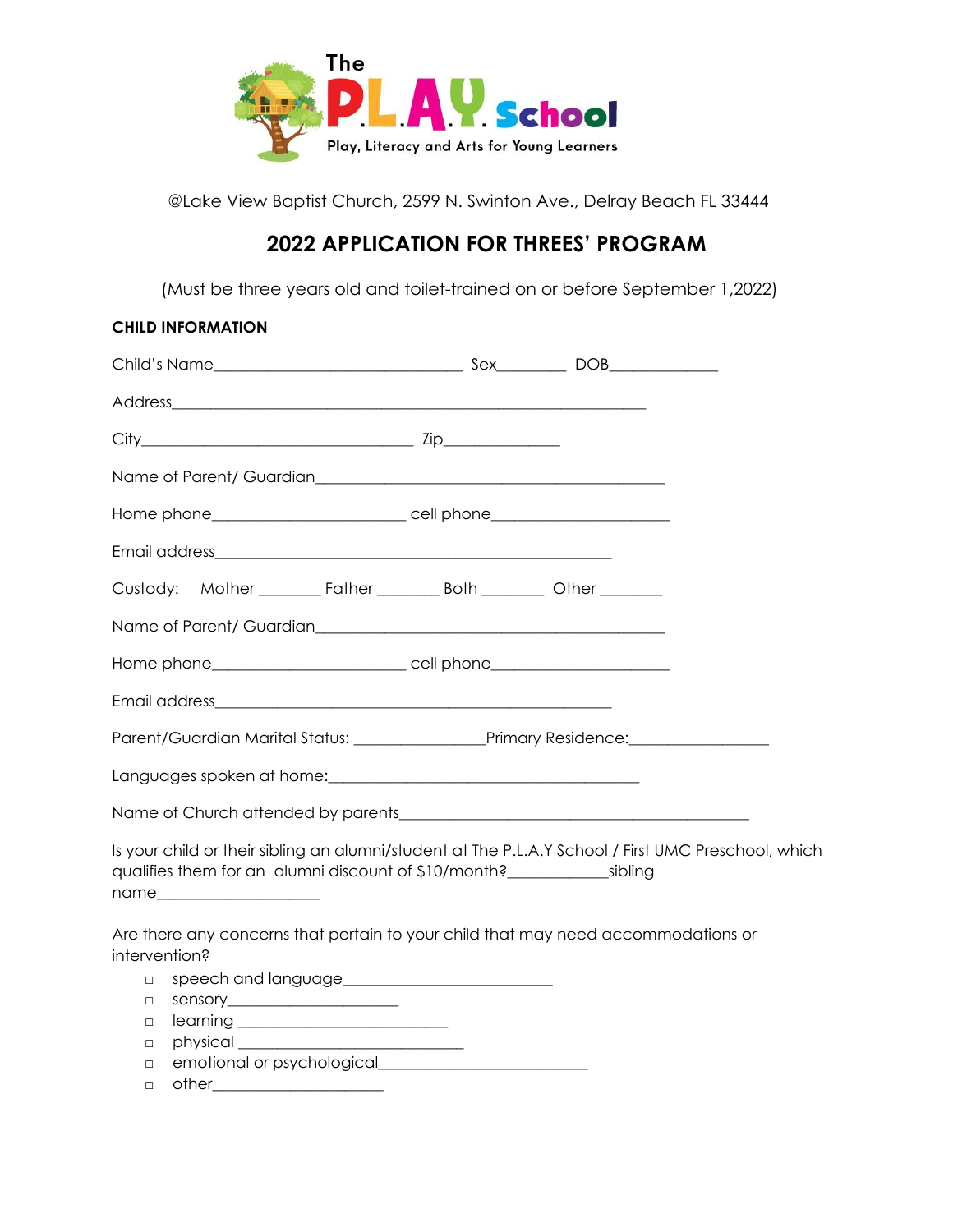## **MEDICAL INFORMATION**

I hereby grant permission for the staff of this facility to contact the following medical personnel to obtain emergency medical care if warranted.

| Doctor:                     | Address: | Phone: |
|-----------------------------|----------|--------|
| Dentist:                    | Address: | Phone: |
| <b>Hospital Preference:</b> |          |        |

\_\_\_\_\_\_\_\_\_\_\_\_\_\_\_\_\_\_\_\_\_\_\_\_\_\_\_\_\_\_\_\_\_\_\_\_\_\_\_\_\_\_\_\_\_\_\_\_\_\_\_\_\_\_\_\_\_\_\_\_\_\_\_\_\_\_\_\_\_\_\_\_\_\_\_\_\_\_

Please list allergies, special medical or dietary needs, or other information we should know about your child:

## **EMERGENCY CONTACTS**

Child will be released only to the custodial parent or legal guardian and the persons listed below. The following people will also be contacted and are authorized to remove the child from the facility in case

of illness, accident or emergency, if for some reason, the custodial parent or legal guardian cannot be reached:

| Name | Address | Phone # |
|------|---------|---------|
| Name | Address | Phone # |
| Name | Address | Phone # |

**TUITION SCHEDULE:** I am enrolling my child for the following program **(choose one or both options):**

□ Tues/ Thu Class, 8:30 – 12:30 \$300/ month (MWF class option is contingent on space determined by VPK enrollment

## **CONSENT**

- □ Unless I provide written documentation declining participation in specific, individual activities, I give permission for my child to take part in all school activities and in-house field trips.
- □ I agree to pay a non-refundable annual \$150 registration fee in order to reserve my child's spot at the time of registration.
- □ lagree to pay a one-time, annual supply and activity fee of \$150.00 payable on the FIRST day of school.